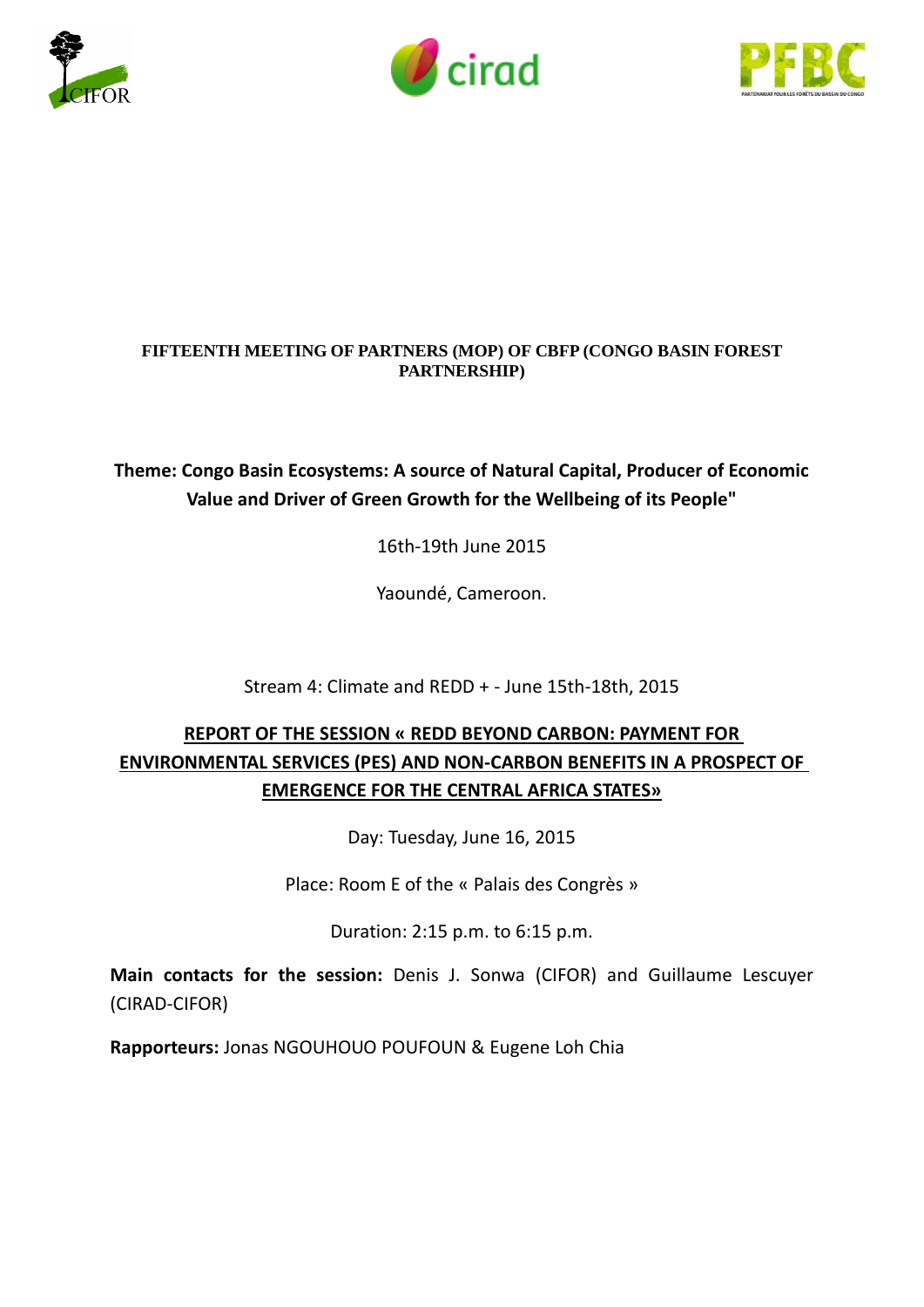#### **Rationale and objectives**

Non-carbon benefits (NCBs) have been given specific focus under the Cancun agreement in 2010 and since the Bonn Conference, accounting for NCB when implementing the activities referred to in decision  $1/CP.16$ , paragraph 70<sup>1</sup> has become important. However, some questions have now become critical about "what can be considered as NCBs?", "how may these NCBs be enhanced in the United Nations Framework Convention on Climate Change (UNFCCC) negotiation process?"

A strategy to better recognize, incentivize and effectively promote NCBs requires a good identification and prioritization of such benefits at the national level. In this vein, the COMIFAC (Commission of Ministers in charge of Forests in Central Africa) has been concerned about the contextualization or breaking down of the opportunities offered by the NCBs approach in the REDD+ mechanism to account for the national development vision and priorities of its member countries. Indeed, the COMIFAC views the improvement of forest governance, preservation of ecosystem services, climate change adaptation<sup>2</sup>, improvement of social and economic conditions, as well as support to social and cultural values as some key categories of NCBs.

This session seeks to contribute to these reflections, trying to address the question "To what extent the REDD+ approach may be combined with other PES schemes to generate non-carbon benefits in a political context of economic emergence for Central African states in the coming decades.

More precisely, this session has the following objectives:

- Understand how non-carbon benefits can be maximized in the design and implementation of national REDD+ strategies
- Explore ways on how to strengthen the synergies between adaptation and mitigation activities
- Explore the potential of a "landscape approach" to provide environmental services for socioeconomic development
- Explore how to integrate carbon finance, and finance for other ecosystem services, in an integrated financing strategy

 $\overline{\phantom{a}}$ 1

 Activities referred to in Paragraph 70 of Decision 1/CP.16: (a) Reducing emissions from deforestation; (b) Reducing emissions from forest degradation; (c) Conservation of forest carbon stocks; (d) Sustainable management of forests; (e) Enhancement of forest carbon stocks.

2

 Adaptation has increasingly become an attention-grabbing NCB. This create a need to reflect on the synergies between adaptation and Mitigation.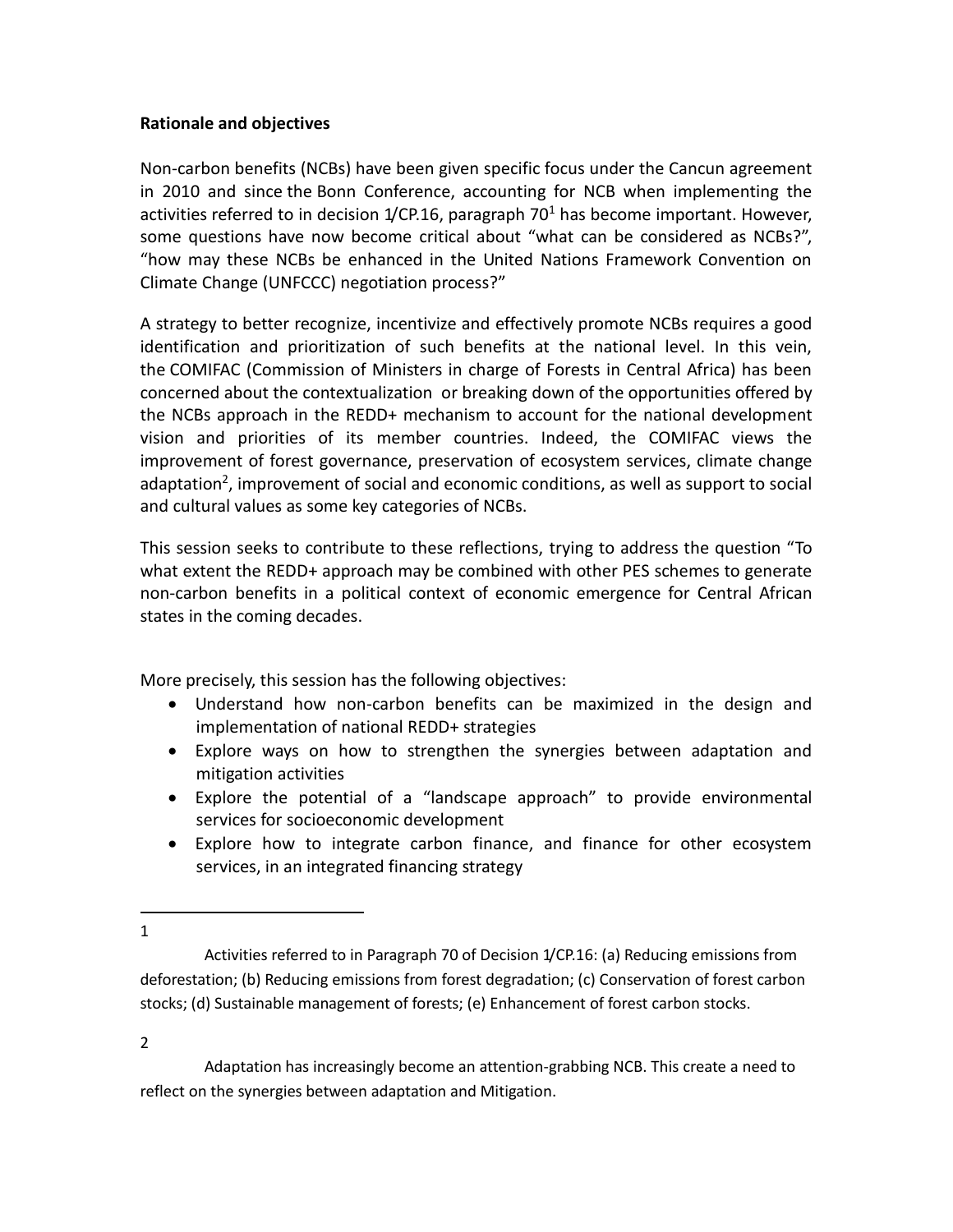The session proceeded in 6 presentations, each followed by discussions between researchers, policy makers and other practitioners.

#### **Presentations and discussions Moderator: Richard Eba'a (CIFOR)**

#### *Presentation 1: Climate change and REDD+ in the emergence strategies in Central Africa - Joseph Amougou, UNFCCC Focal point – Cameroon*

The presentation gave an overview of REDD+ in the context of the development priorities of the countries of Central Africa. Using Cameroon as a case study, he underscored that REDD+ is a sustainable development tool to achieve the 2035 emergence vision as well as the objective set up in the Growth and Employment Strategy Paper (DSCE). REDD+ is expected to deliver income generation, biodiversity conservation and ecosystem services provisioning. In this context REDD+ is an opportunity to improve sustainable agriculture, sustainable livestock, sustainable fuelwood and improved stoves.

The presenter also mentioned some challenges in considering non-carbon benefits in REDD+ (REDD+ viewed here as a development tool). REDD+ is a tool that articulates around emission reduction through carbon stock conservation and sequestration and the provision of forest ecosystem services and the sustainable management of forest. In this light, the training and expertise on how to do their inventory, quantification and qualification for better valorization is required. To overcome these challenges, CIFOR and other research centers are solicited to support COMIFAC countries in this adventure that combines research, environmental management and development.

#### *Presentation 2: PES and REDD+: the challenge of combination - Guillaume Lescuyer, CIRAD-CIFOR*

The presentation analyzed the complementarity between REDD+ mechanism and other PES such as Biodiversity PES and Hydraulic PES in Central Africa. The researcher specifically investigated the possibility of financing biodiversity conservation and sustainable Hydraulic services with part financial resources from REDD+ finance. Assuming that sustainable forest management mitigates watershed degradation, water resources being more or less abundant, Biodiversity PES is presented as more favorable to the complementarity. However, the key challenges to be addressed are the consideration of the conservation of endangered flagship wild species and the antipoaching strategy as REDD+ NCBs. He concluded that complementarity is possible between REDD+ and Biodiversity PES. However there must be a clear relationship, a clear valuation of the opportunity cost of activities in relation to ecosystem services and a clear evaluation of the risks and transaction costs.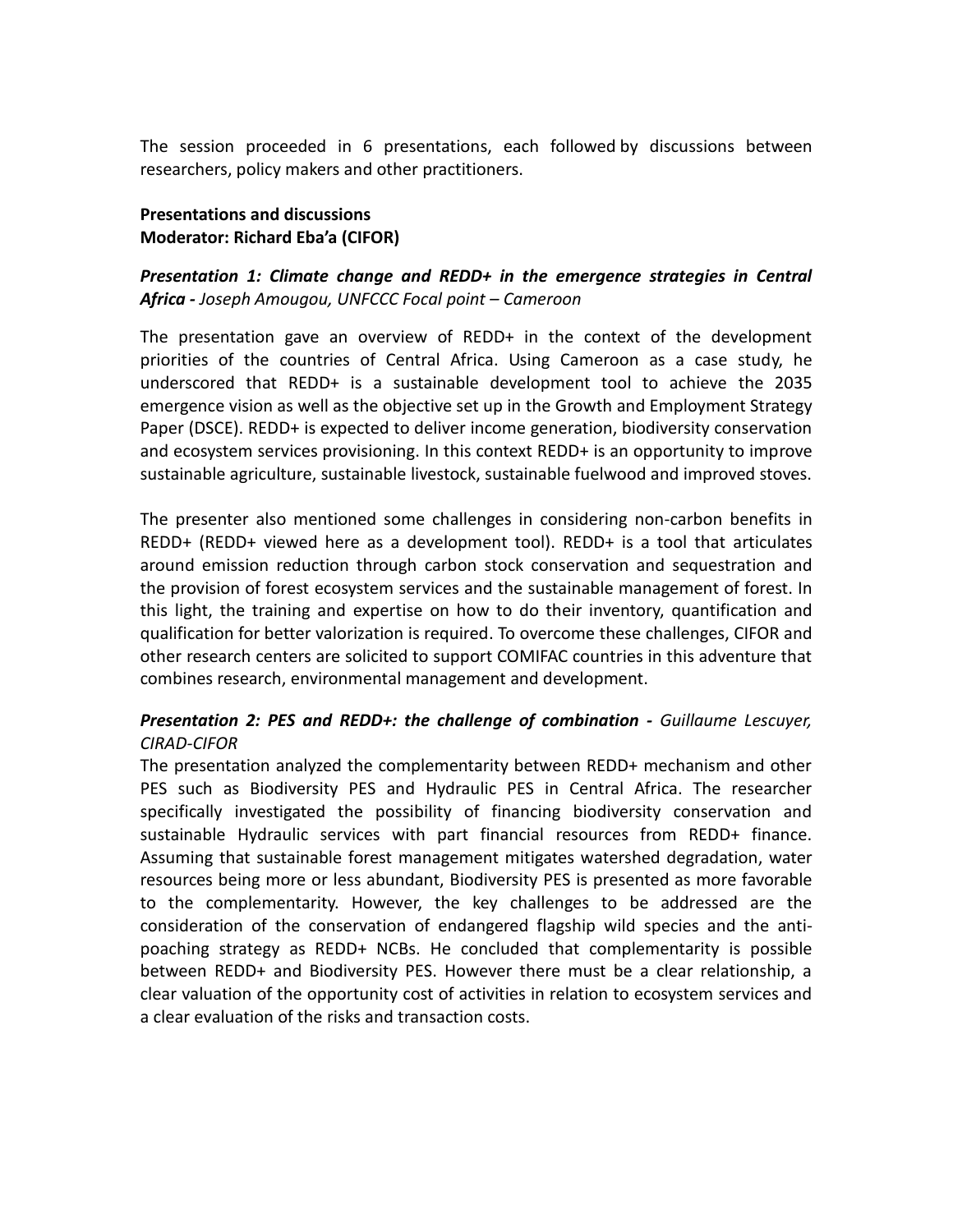#### **Presentation 3: Co-benefits of REDD+ in the Congo Basin: Realities and current barriers for implementation -** Denis Sonwa, (CIFOR)

The presentation focused on social realities (religious pluralism, multiculturalism and multilingualism), economic realities (poverty, low industrialization), ecological realities (high species diversity) as well as the barriers to get access on NCBs. The presenter subsequently described some possible solutions to address those barriers. Forest governance improvements and economic value enhancement were presented as potential additional NCBs. The underestimation of the value of ecosystem services, lack of human capital and technology, lack of sustainable farming techniques as well as insufficient governance were identified among the main challenges. As a conclusion, coupling the current funding mechanisms (phase 1 and 2 of REDD+, UNFCCC, GEF, SBSTA ...) to other non-financial mechanisms REDD + (UNFCCC RIO Convention, CBD, other instruments COMIFAC) may provide potential solutions to reduce barriers and recovery of the non-carbon benefits.

#### **Presentation 4: The co-benefits of REDD+ for the logging concessions of Central Africa: Case study and lessons -** Florian Claeys, (AgroParisTech, CIRAD, LEF)

The presentation analyzed the feasibility of carbon-based and biodiversity-based compensatory payments to fund Improved Forest Management (IFM) projects in Congo Basin forest concessions. The bioeconomic approach that was used is a coupling of a model of forest dynamics to a model of a forest logging company. Based on a unique 30 years-long monitoring of a Central African forest, simulations led to opposite results for the two considered kinds of incentives. Contrary to carbon, that was an effective and cost-efficient option, biodiversity was far less satisfactory and completely inappropriate to set a compensatory payment by results.

The presenter suggested that, to value NCB such as biodiversity in REDD+ projects, it was necessary to adopt incentive mechanisms radically different from the current system adopted for valuing carbon benefits, based on permanent credits. He also suggested strengthening the implementation and monitoring of forest plots to better assess the impact of climate change and of logging on forest dynamics and biodiversity.

#### **Presentation 5: Adaptation to climate change as co-benefits from REDD+: Examples from the Congo Basin -** Anne Marie Tiani (CIFOR)

The presentation demonstrated the links between adaptation as a co-benefit and REDD+ in the context of the Congo Basin. Depending on how it is designed and implemented, REDD+ has the potentials to improve the adaptive capacity, tenure rights, income, biodiversity conservation and the provision of ecosystem goods and services. In this light adaptation should be integrated in the different stages of REDD+ design and implementation.

#### **Presentation 6: Landscape approach to valorize co-benefits of REDD+ and PES for development: Lessons from Indonesia -** Philippe Guizol, (CIRAD-CIFOR)

Using Indonesia as a case study, the presentation showed how the new Forest Management Units (FMU) policy could help the implementation of the REDD+